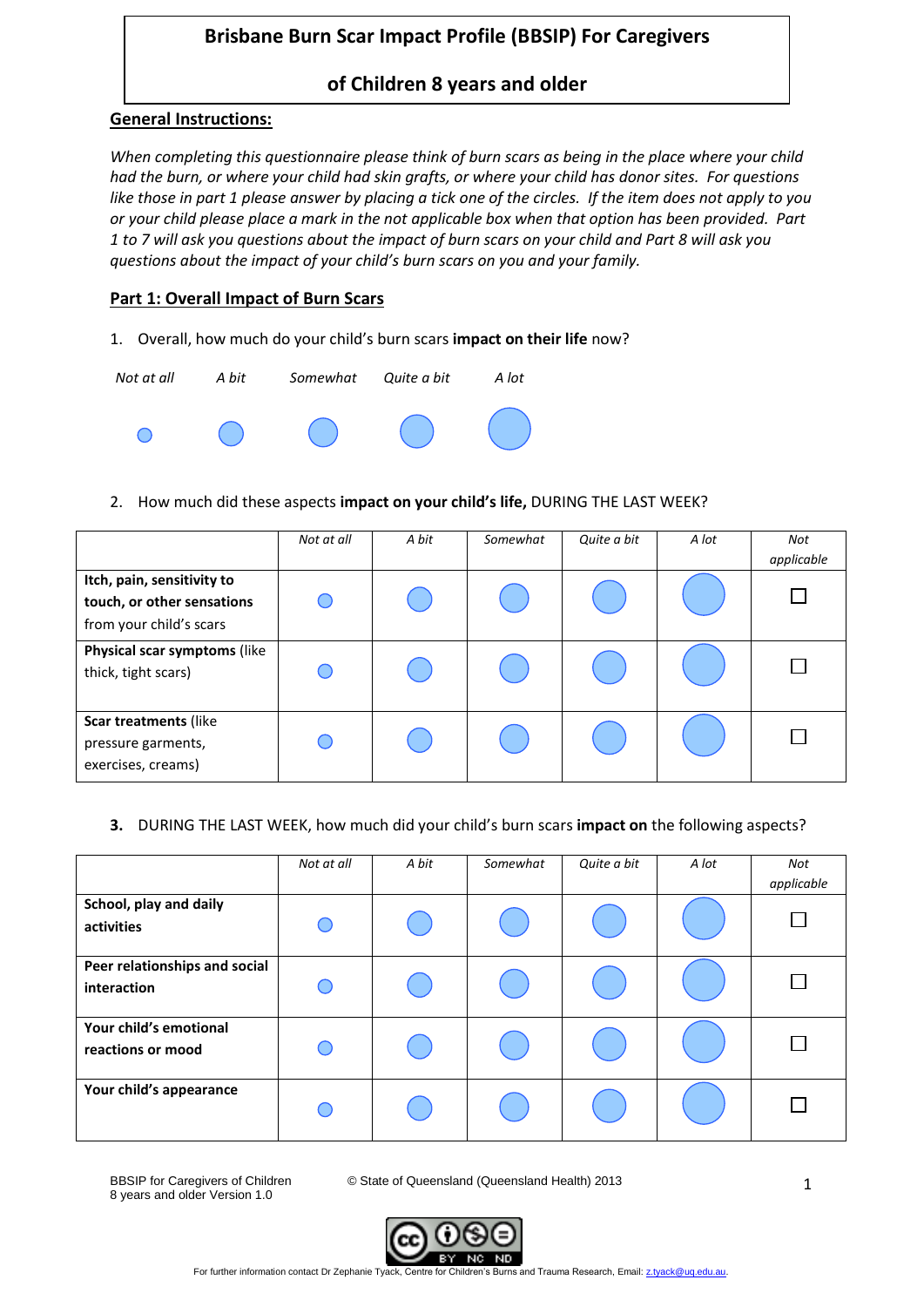#### **Part 2: Itch, Pain, Discomfort and Other Sensations**

4. DURING THE LAST WEEK, how **often** has your child reported itch, pain or other sensations or shown signs of sensations in their scars (like scratching, grabbing at their scars, facial grimaces)?



6. DURING THE LAST WEEK, how many times did your child **scratch or rub** their scars so much that **other problems happened** to their scar (like wounds opened up or sores developed)?



*7. This question asks you to rate the severity of sensitivity of your child's burn scars to light touch or clothing, if 0 means 'not sensitive' and 10 means 'as sensitive as scars could possibly be'. Please put an X through the number that best describes the AVERAGE sensitivity in your child's scars* during the **last week**. *Use 0 if your child had no sensitivity to light touch or clothing.*

| Not sensitive |  |  |  |  |  | As sensitive as scars |
|---------------|--|--|--|--|--|-----------------------|
|               |  |  |  |  |  | could possibly be     |

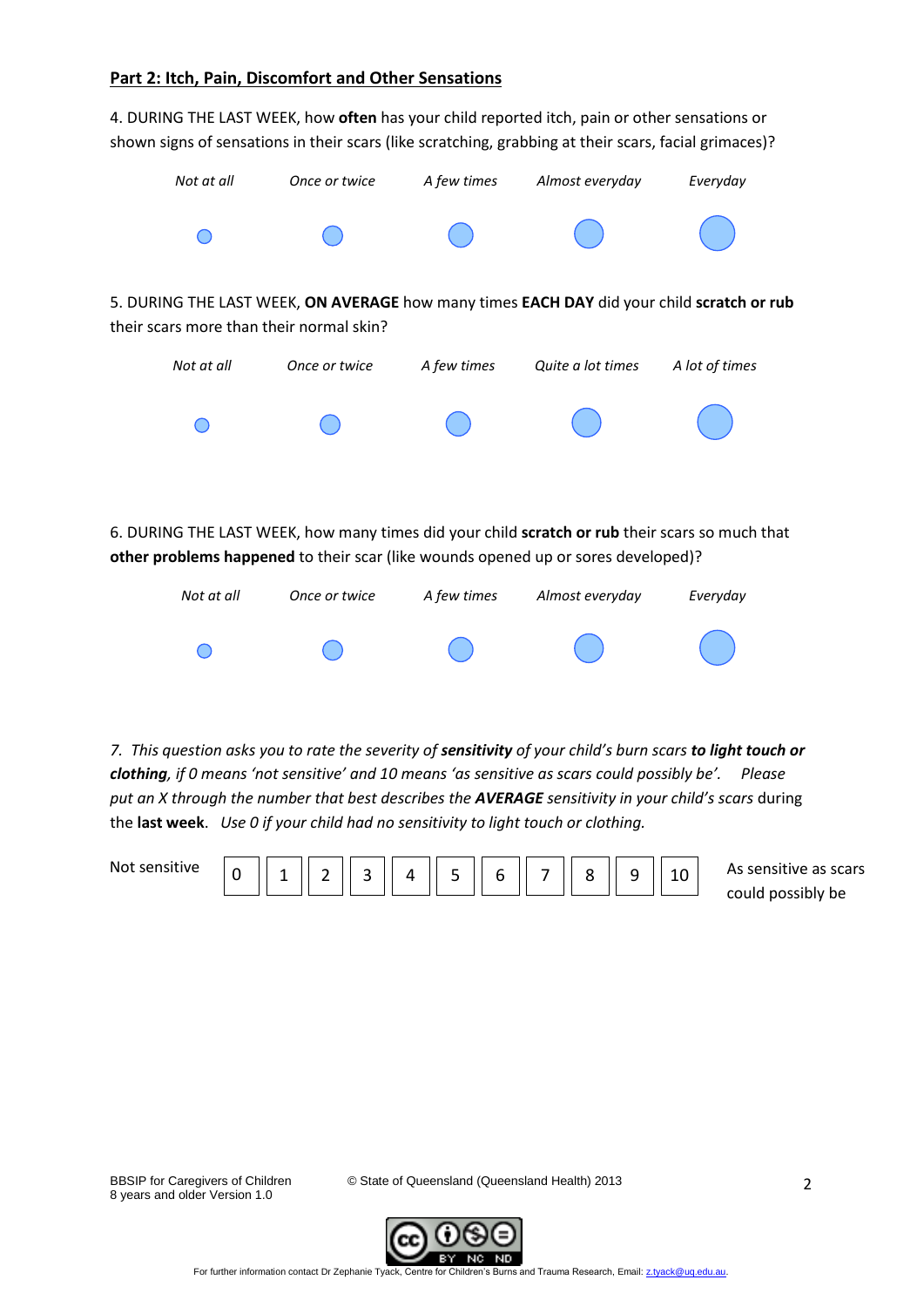#### **Part 3: School, Play and Daily Activities**

*When completing this question think about how your child would usually complete these activities if they didn't have scars, considering the level of assistance that is appropriate for them.* 

8. DURING THE LAST WEEK, how much did your child's burn scars **impact on** the following aspects?

|                                                                                                | Not at all | A bit | Somewhat | Quite a bit | A lot | Not<br>applicable |
|------------------------------------------------------------------------------------------------|------------|-------|----------|-------------|-------|-------------------|
| <b>Moving easily</b>                                                                           |            |       |          |             |       |                   |
| <b>Climbing during</b><br>activities or up or down<br>stairs                                   |            |       |          |             |       |                   |
| <b>Walking short distances</b>                                                                 |            |       |          |             |       |                   |
| Getting in and out of a<br>chair                                                               |            |       |          |             |       |                   |
| Physical activities like<br>swimming, riding a bike,<br>ball games, or sport                   |            |       |          |             |       |                   |
| <b>Schoolwork</b>                                                                              |            |       |          |             |       |                   |
| Play                                                                                           |            |       |          |             |       |                   |
| <b>Dressing and</b><br>undressing                                                              |            |       |          |             |       |                   |
| <b>Showering or bathing</b>                                                                    |            |       |          |             |       |                   |
| <b>Eating or drinking</b>                                                                      |            |       |          |             |       |                   |
| Self-care activities (like<br>brushing their teeth,<br>doing their hair)                       |            |       |          |             |       |                   |
| <b>Getting to sleep</b>                                                                        |            |       |          |             |       |                   |
| <b>Staying asleep</b>                                                                          |            |       |          |             |       |                   |
| <b>Activities that made</b><br>them feel hot                                                   |            |       |          |             |       |                   |
| Your child's daily<br>routine (including doing<br>jobs, going to a lesson,<br>going to school) |            |       |          |             |       |                   |

8 years and older Version 1.0

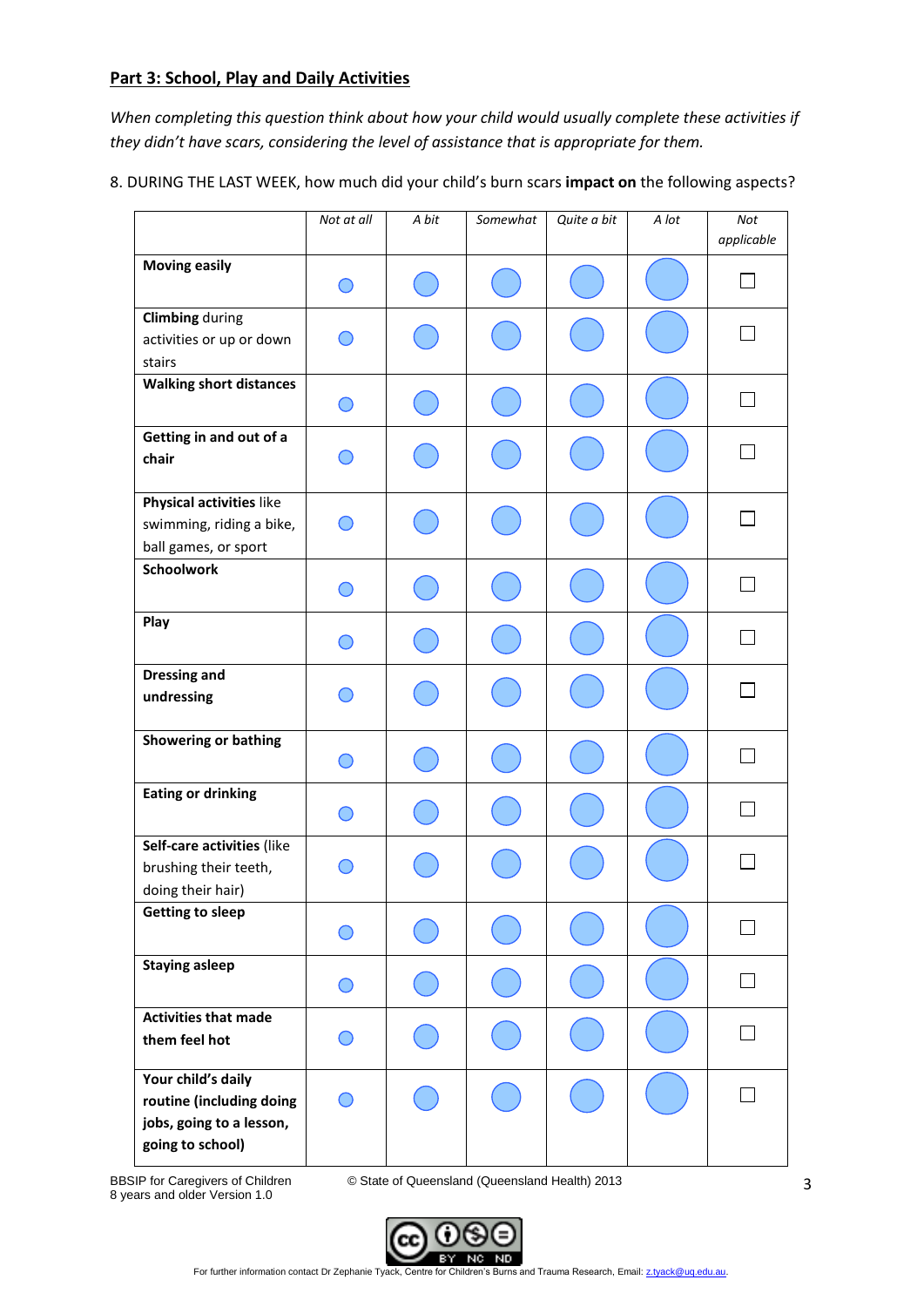#### **Part 4: Friendships and Social Interaction**

9. DURING THE LAST WEEK, how much did your child's burn scars **impact on** the following aspects?

|                                                                                                                                       | Not at all | A bit | Somewhat | Quite a bit | A lot | Not<br>applicable |
|---------------------------------------------------------------------------------------------------------------------------------------|------------|-------|----------|-------------|-------|-------------------|
| Your child's friendships<br>or relationships with<br>people their age                                                                 |            |       |          |             |       |                   |
| Your child getting along<br>with people in your<br>family                                                                             |            |       |          |             |       |                   |
| Your child going to<br>places where there are<br>strangers (like<br>shopping, going to the<br>movies, or going to a<br>swimming pool) |            |       |          |             |       |                   |
| Your child doing the<br>same things as their<br>friends                                                                               |            |       |          |             |       |                   |

#### **Part 5: Your Child's Appearance**

10. How **bothered has your child been by** these things, DURING THE LAST WEEK?

|                                                                                      | Not at all | A bit | Somewhat | Quite a bit | A lot | Not<br>applicable |
|--------------------------------------------------------------------------------------|------------|-------|----------|-------------|-------|-------------------|
| The appearance of their<br>scars                                                     |            |       |          |             |       |                   |
| The appearance of their<br>worst scar                                                |            |       |          |             |       |                   |
| The looks your child got<br>from other people<br>because of their scars              |            |       |          |             |       |                   |
| The comments you or<br>your child got from<br>other people because<br>of their scars |            |       |          |             |       |                   |

8 years and older Version 1.0

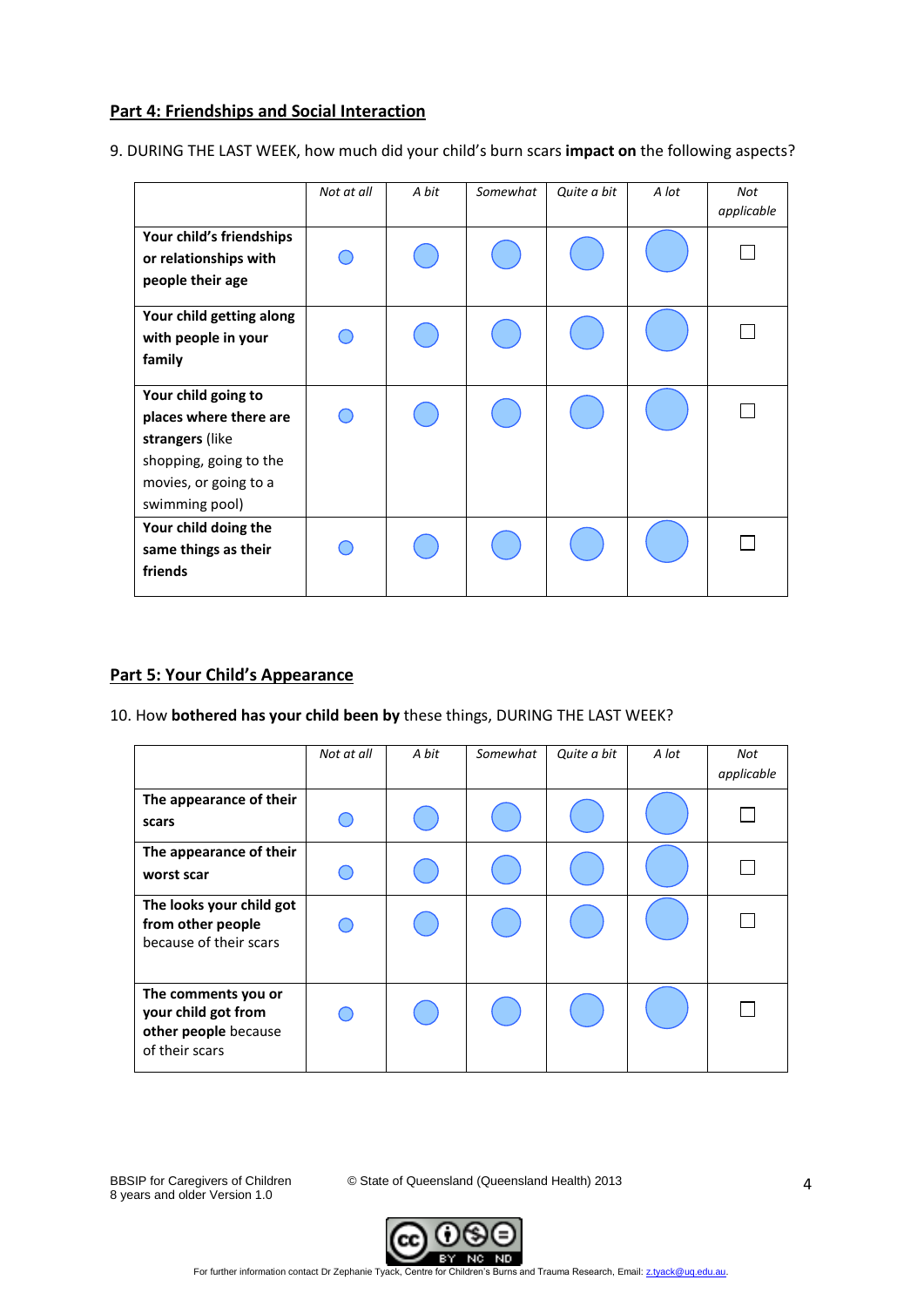## **Part 6: Emotional Reactions**

11. How much did your child **feel like this because of their scars,** DURING THE LAST WEEK?

|                                         | Not at all | A little bit | Somewhat | Quite a bit | A lot |
|-----------------------------------------|------------|--------------|----------|-------------|-------|
|                                         |            |              |          |             |       |
| Irritable or cranky                     |            |              |          |             |       |
| <b>Anxious or nervous</b>               |            |              |          |             |       |
| Worried                                 |            |              |          |             |       |
| Sad                                     |            |              |          |             |       |
| <b>Depressed</b>                        |            |              |          |             |       |
| Low in confidence                       |            |              |          |             |       |
| Angry                                   |            |              |          |             |       |
| <b>Embarrassed or</b><br>self-conscious |            |              |          |             |       |
| Upset                                   |            |              |          |             |       |

8 years and older Version 1.0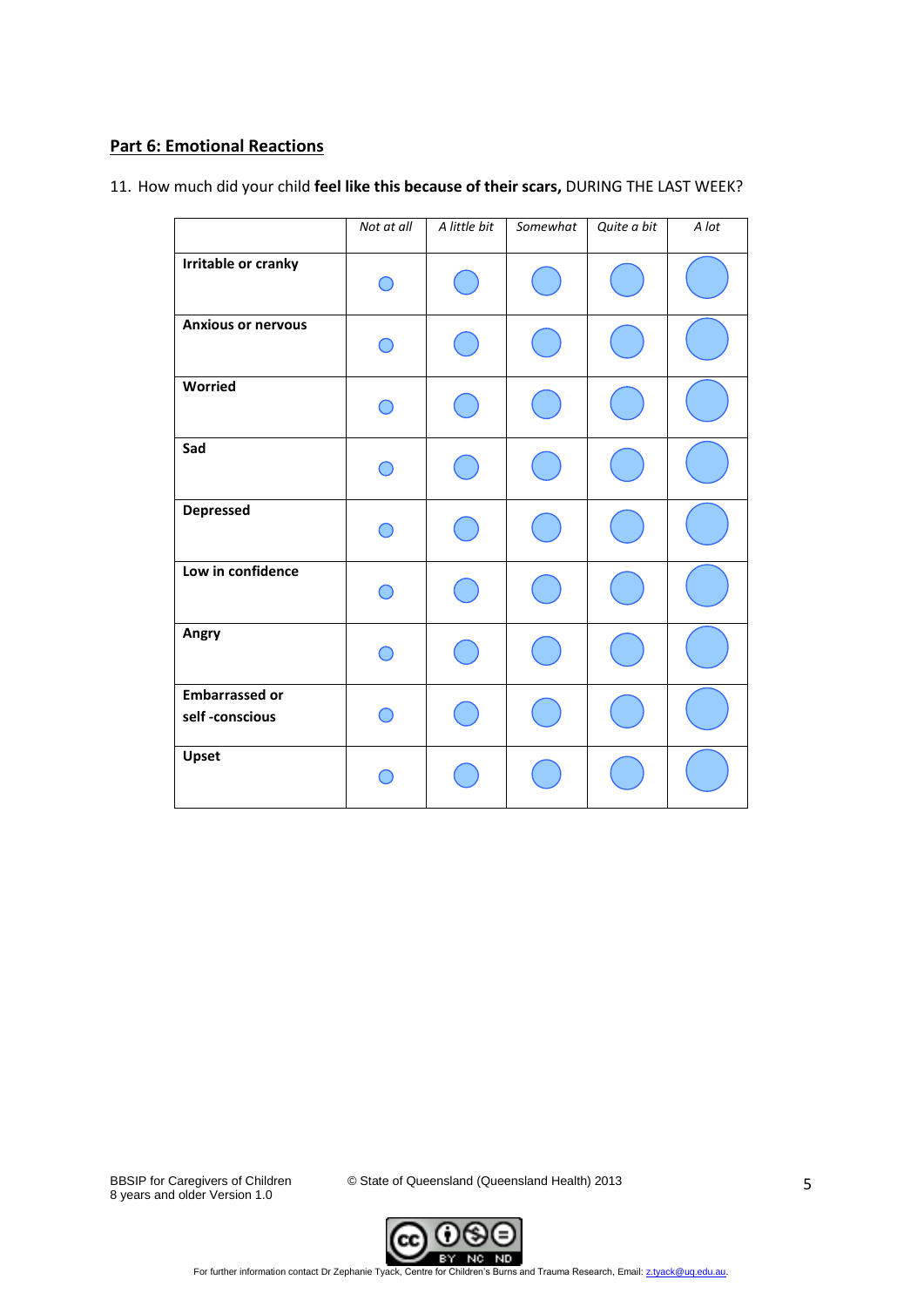#### **Part 7: Physical Symptoms**

12. Describe the WORST part of your child's scars (for example, their left shoulder).

13. Think about the **WORST part** of your child's scars (that you wrote down above) compared to their normal skin when you answer the following questions. Rate how much your child's scars were like this **AT THEIR WORST** DURING THE LAST WEEK**.** 

*\_\_\_\_\_\_\_\_\_\_\_\_\_\_\_\_\_\_\_\_\_\_\_\_\_\_\_\_\_\_\_\_\_\_\_\_\_\_\_\_\_\_\_\_\_\_\_\_\_\_\_\_\_\_\_\_\_\_\_\_\_\_\_\_\_\_\_\_\_\_\_\_\_\_\_\_\_\_\_\_\_\_ \_\_\_\_\_\_\_\_\_\_\_\_\_\_\_\_\_\_\_\_\_\_\_\_\_\_\_\_\_\_\_\_\_\_\_\_\_\_\_\_\_\_\_\_\_\_\_\_\_\_\_\_\_\_\_\_\_\_\_\_\_\_\_\_\_\_\_\_\_\_\_\_\_\_\_\_\_\_\_\_\_\_*

|          | Not at all tight - | A little bit tight - | A bit tight -  | Quite tight -     | Really tight - |
|----------|--------------------|----------------------|----------------|-------------------|----------------|
|          | not restricting    | restricting          | restricting    | restricting       | restricting    |
|          | movement or        | movement or          | movement or    | movement or       | movement or    |
|          | pulling body       | pulling body         | pulling body   | pulling body      | pulling body   |
|          | parts              | parts a little bit   | parts somewhat | parts quite a lot | parts a lot    |
| A. Tight |                    |                      |                |                   |                |

|                 | Not thick | A little bit thick | A bit thick | Quite thick | Really thick |
|-----------------|-----------|--------------------|-------------|-------------|--------------|
| <b>B. Thick</b> |           |                    |             |             |              |

|             | Not wrinkled | A little bit<br>wrinkled | A bit wrinkled | Quite wrinkled | Really wrinkled |
|-------------|--------------|--------------------------|----------------|----------------|-----------------|
| C. Wrinkled |              |                          |                |                |                 |

|        | Not dry | A little bit dry | A bit dry | Quite dry | Really dry |
|--------|---------|------------------|-----------|-----------|------------|
| D. Dry |         |                  |           |           |            |

|         | Not hard | A little bit hard | A bit hard | Quite hard | Really hard |
|---------|----------|-------------------|------------|------------|-------------|
| E. Hard |          |                   |            |            |             |

|          | Not rough | A little bit<br>rough | A bit rough | Quite rough | Really rough |
|----------|-----------|-----------------------|-------------|-------------|--------------|
| F. Rough |           |                       |             |             |              |

|                                                                                           | Not different | A little bit | A bit different | Quite     | Really    |  |
|-------------------------------------------------------------------------------------------|---------------|--------------|-----------------|-----------|-----------|--|
|                                                                                           |               | different    |                 | different | different |  |
| G. A different                                                                            |               |              |                 |           |           |  |
| colour (like red                                                                          |               |              |                 |           |           |  |
| or darker than                                                                            |               |              |                 |           |           |  |
| normal skin)                                                                              |               |              |                 |           |           |  |
| <b>RRSID for Carogivers of Children</b><br>C State of Queensland (Queensland Health) 2013 |               |              |                 |           |           |  |

8 years and older Version 1.0

BBSIP for Caregivers of Children © State of Queensland (Queensland Health) 2013



For further information contact Dr Zephanie Tyack, Centre for Children's Burns and Trauma Research, Email[: z.tyack@uq.edu.au.](mailto:z.tyack@uq.edu.au)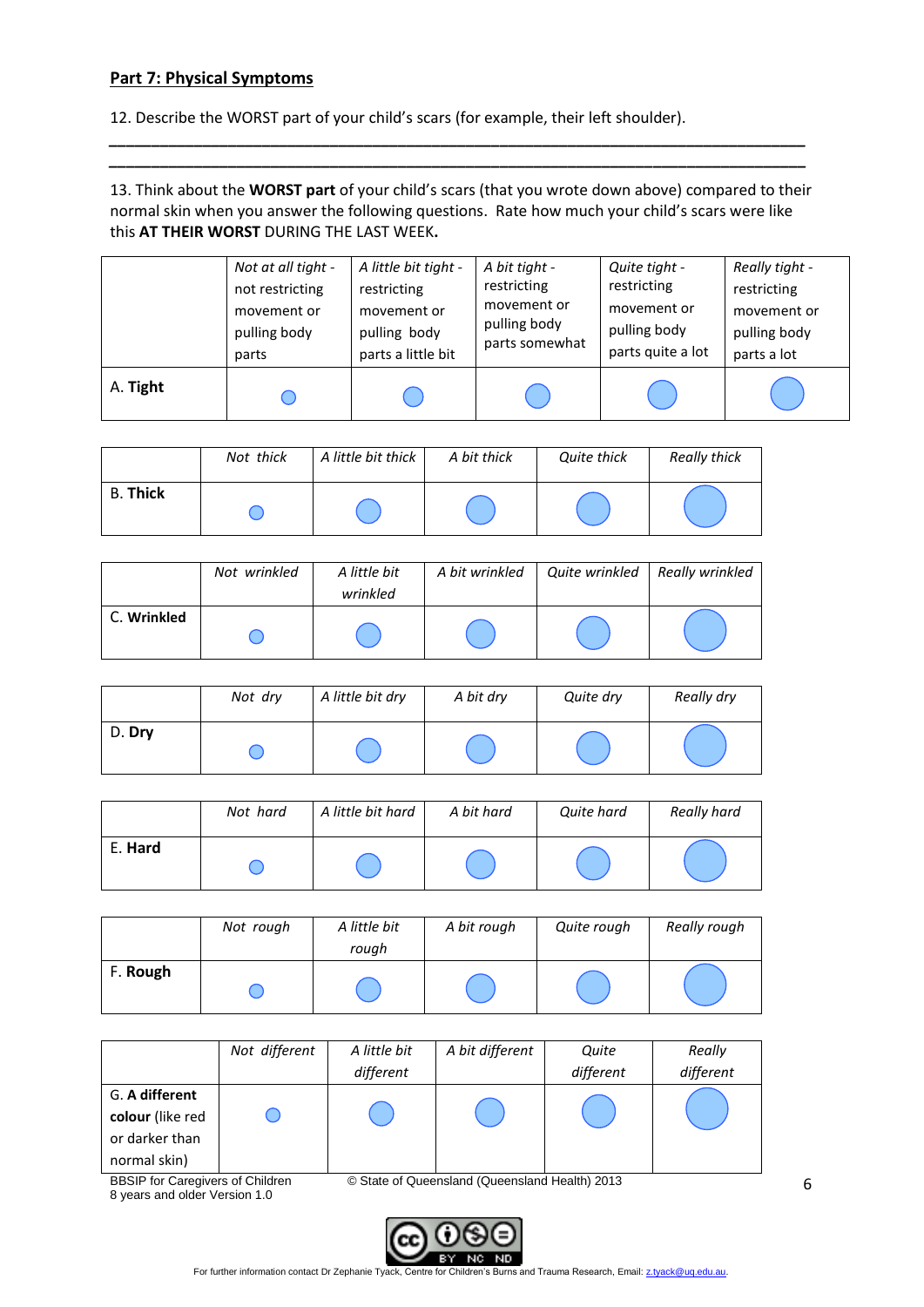14. Did your child have **open wounds or sores** in their scars, DURING THE LAST WEEK?

 *Yes No*   $\bigcirc$  $\bigcirc$ 

#### **Part 8: Parent and Family Concerns**

15. How **worried have you been** about the following aspects, DURING THE LAST WEEK?

|                                                                          | Not at all | A little bit | Somewhat | Quite a bit | Extremely |
|--------------------------------------------------------------------------|------------|--------------|----------|-------------|-----------|
| Whether the look of your child's scars<br>will bother them in the future |            |              |          |             |           |
| The effect of your child's scars on other<br>family members              |            |              |          |             |           |
| The way others treated your child                                        |            |              |          |             |           |

#### 16. How much did your child's burn scars **impact on** the following aspects, DURING THE LAST WEEK?

|                                                                                   | Not at all | A little bit | Somewhat | Quite a bit | A lot |
|-----------------------------------------------------------------------------------|------------|--------------|----------|-------------|-------|
| Your ability to work, study, or complete<br>household jobs                        |            |              |          |             |       |
| Your relationship with family members                                             |            |              |          |             |       |
| You getting together with friends                                                 |            |              |          |             |       |
| Your mood                                                                         |            |              |          |             |       |
| Your family routine<br>(for example, your work or other<br>children's activities) |            |              |          |             |       |

#### 17. How **bothered have you been** by the appearance of your child's scars, DURING THE LAST WEEK?



в١

ND